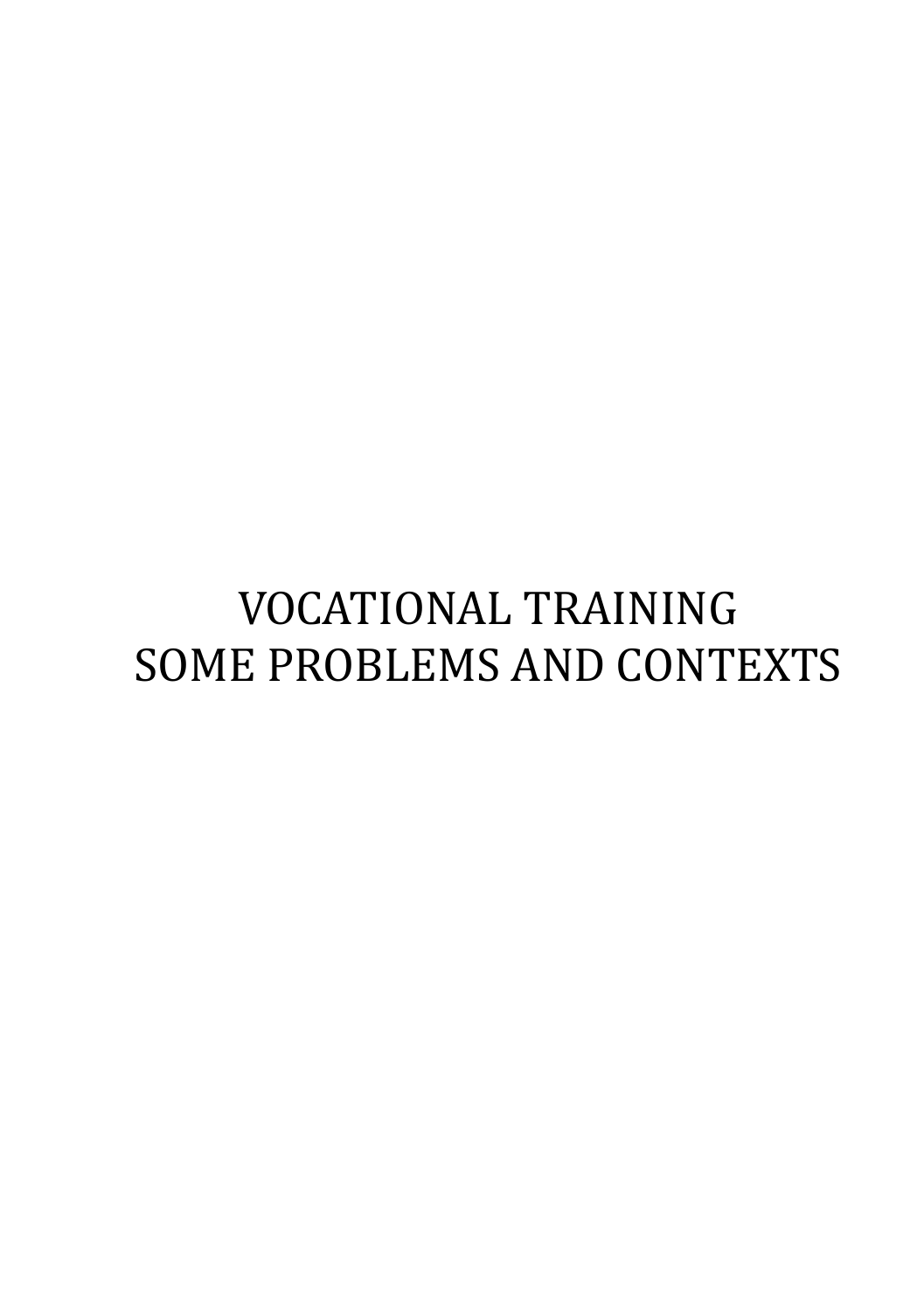PAŃSTWOWA WYŻSZA SZKOŁA ZAWODOWA W CHEŁMIE CHEŁMSKIE TOWARZYSTWO NAUKOWE

# VOCATIONAL TRAINING SOME PROBLEMS AND CONTEXTS

Edited by: **Halina Bejger, Halyna Rusyn**

CHEŁM 2016 ISBN: 978-83-61149-67-5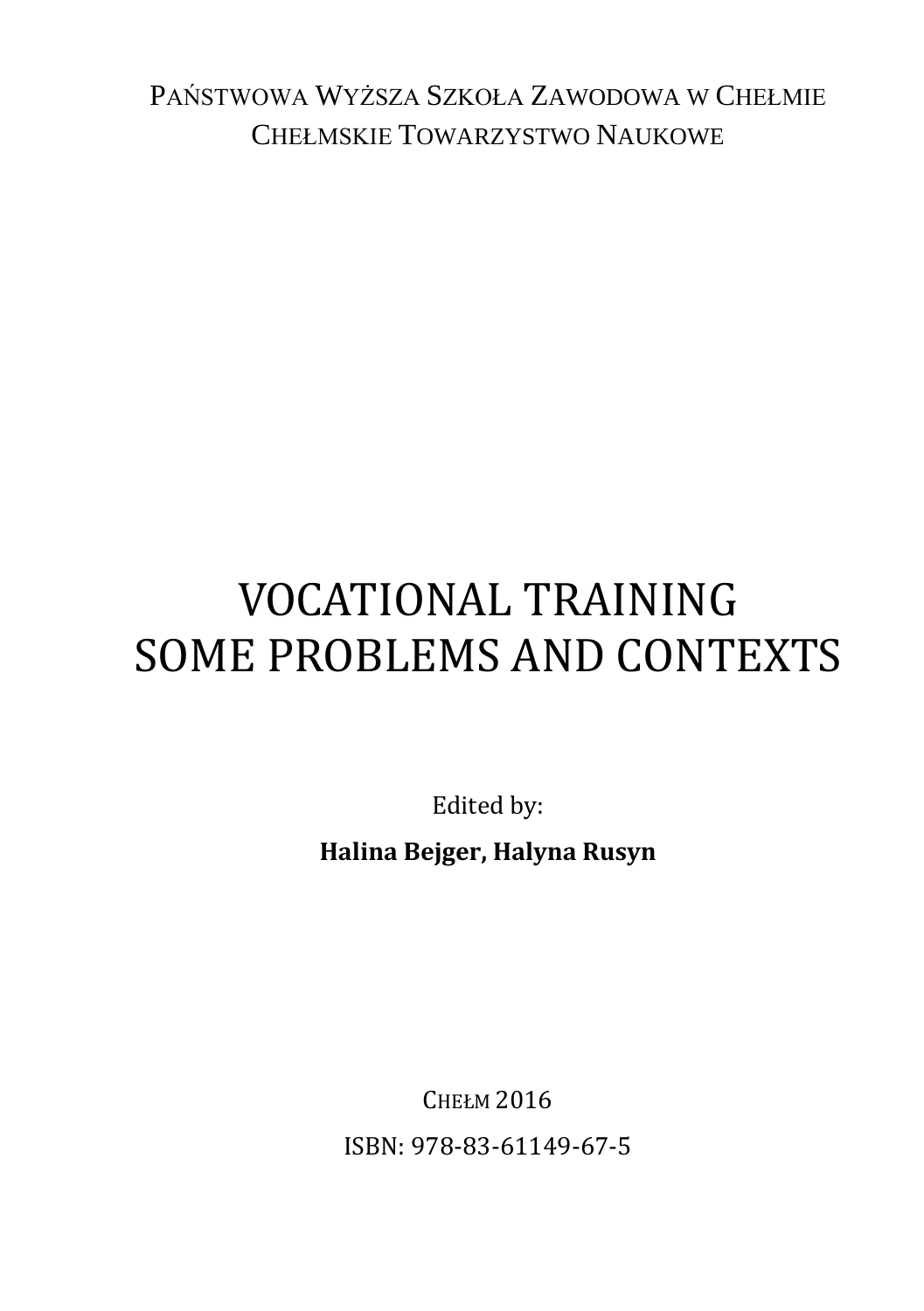### Reviewers:

**Doc.dr Nadeżda Leonyuk** *Brest State University A. S. Pushkin, Belarus*

#### **Doc. Pead Dr Anton Lisnik**

*Institut Stefana Nahalku v Poprade, Slovakia*

DTP and cover design: **Mariusz Maciuk**

## PAŃSTWOWA WYŻSZA SZKOŁA ZAWODOWA W CHEŁMIE UL. POCZTOWA 54, 22-100 CHEŁM, POLAND

WWW.PWSZ.CHELM.PL

## CHEŁMSKIE TOWARZYSTWO NAUKOWE WWW.PWSZ.CHELM.PL/CHTN

*One page content and language articles published are responsible authors. Editors are not responsible for quotations (possible copyright infringement) cited in the text by the authors included in the footnotes and bibliography.*

### **ISBN**

978-83-61149-67-5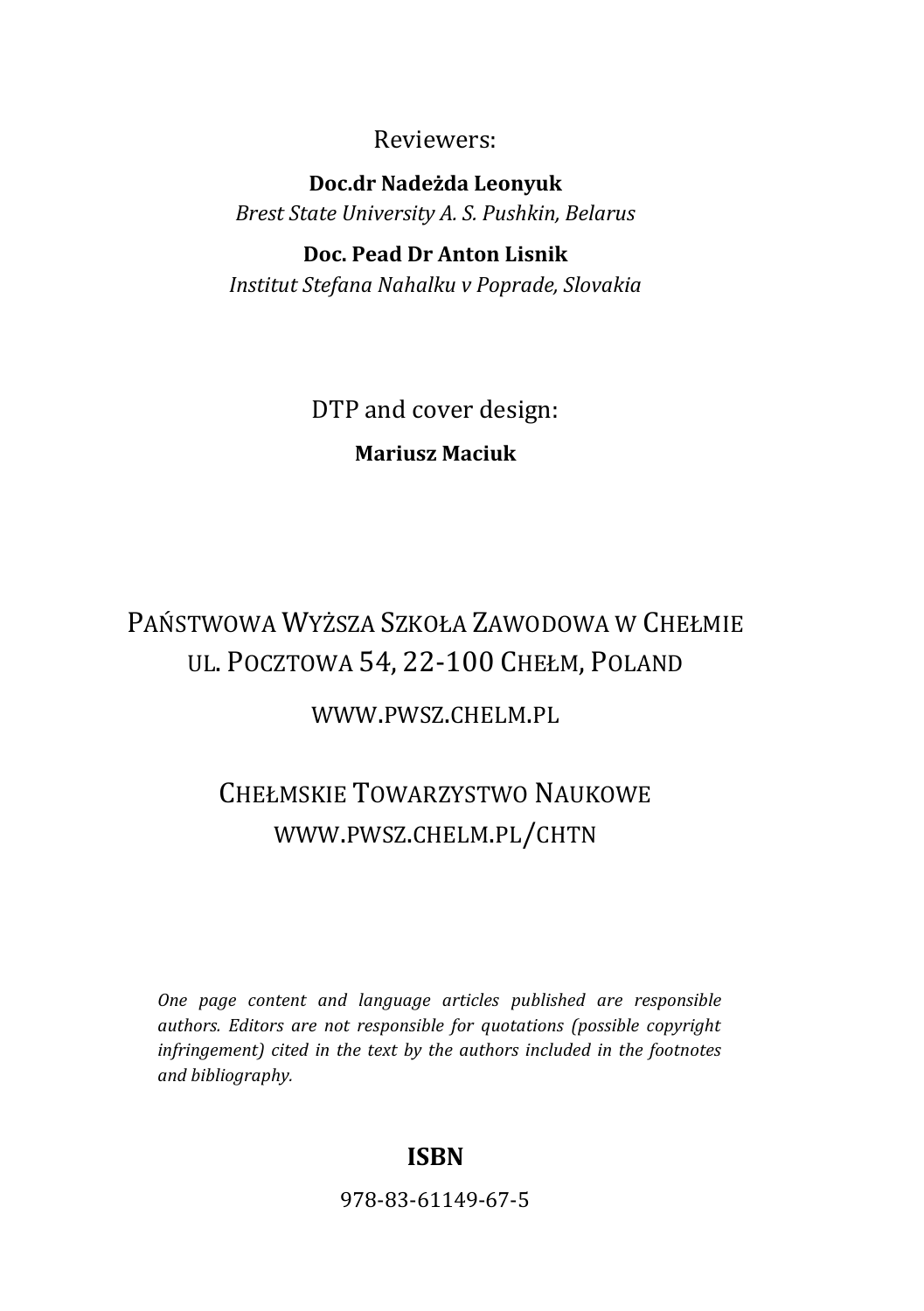### **PART I VOCATIONAL TRAINING. VARIOUS SHOTS**

| <b>MARIA NAKONECHNA</b><br>WORK ACTIVITY IN ITS MOTIVATIONAL AND DEVELOPMENTAL CONTEXTS. 11                                                                                                                                 |
|-----------------------------------------------------------------------------------------------------------------------------------------------------------------------------------------------------------------------------|
| M.S. KOVALEVICH, L.J. DMITRACHKOVA                                                                                                                                                                                          |
| LILIANA I. KHIMCHUK.<br>TRAINING OF BACHELORS IN SPECIALITY "PRIMARY EDUCATION"<br>FOR DIAGNISTIC ACTIVITY DURING A TEACHING PRACTICE 57                                                                                    |
| IRINA N.YAZYKOVA, PIOTR MAZUR<br>TENDENCIES OF PEDAGOGICAL PROCESS DEVELOPMENT IN HIGHER                                                                                                                                    |
| OKSANA KILICHENKO<br>SOLVING PEDAGOGICAL SITUATIONS AS AN EFFECTIVE WAY OF PRIMARY<br>SCHOOL TEACHERS TRAINING IN UNIVERSITIES OF UKRAINE  87                                                                               |
| <b>KESTUTIS TRAKŠELYS</b><br>ACCESSIBILITY OF ADULT EDUCATION - SOCIAL AND PROFESSIONAL                                                                                                                                     |
| <b>DOROTA RACZKIEWICZ</b><br>THE QUALITY OF STATISTICAL DATA ON PROFESSIONAL EDUCATION                                                                                                                                      |
| <b>PART II</b><br><b>VOCATIONAL TRAINING. PROFESSIONAL COMPETENCE</b>                                                                                                                                                       |
| HALYNA RUSYN, OLHA YANYSHYN<br>COMPETENCY-BASED APPROACH IN THE PROCESS OF MODERNIZATION                                                                                                                                    |
| OLGA PLAKHOTNIK, SWIETLANA BORYSIUK<br>THE COMPETENCY-BASED APPROACH IN THE PROFESSIONAL TRAINING<br>OF THE HIGHER SCHOOL SPECIALISTS: PROBLEMS AND PERSPECTIVES 147                                                        |
| ELENA ANDREEVNA KAGAKINA, NATALIA NIKOLAEVNA GRIGORENKO,<br>ZULFIIA MANSUROVNA AKHMETGALEEVA<br>DESCRIPTION OF COMPETENCY-BASED EDUCATION IN HIGHER SCHOOL<br>AND PROBLEMS IN GOAL SETTING WHEN DESIGNING BASIC EDUCATIONAL |

*OKSANA KOGUT, MARIANA SHTOHRYN, RUSYN HALYNA* DEVELOPING CRITICAL THINKING OF UNIVERSITY STUDENTS: MEDIA EDUCATION AS WEAPON IN RUSSIA'S INFORMATION WARFARE...................... 181